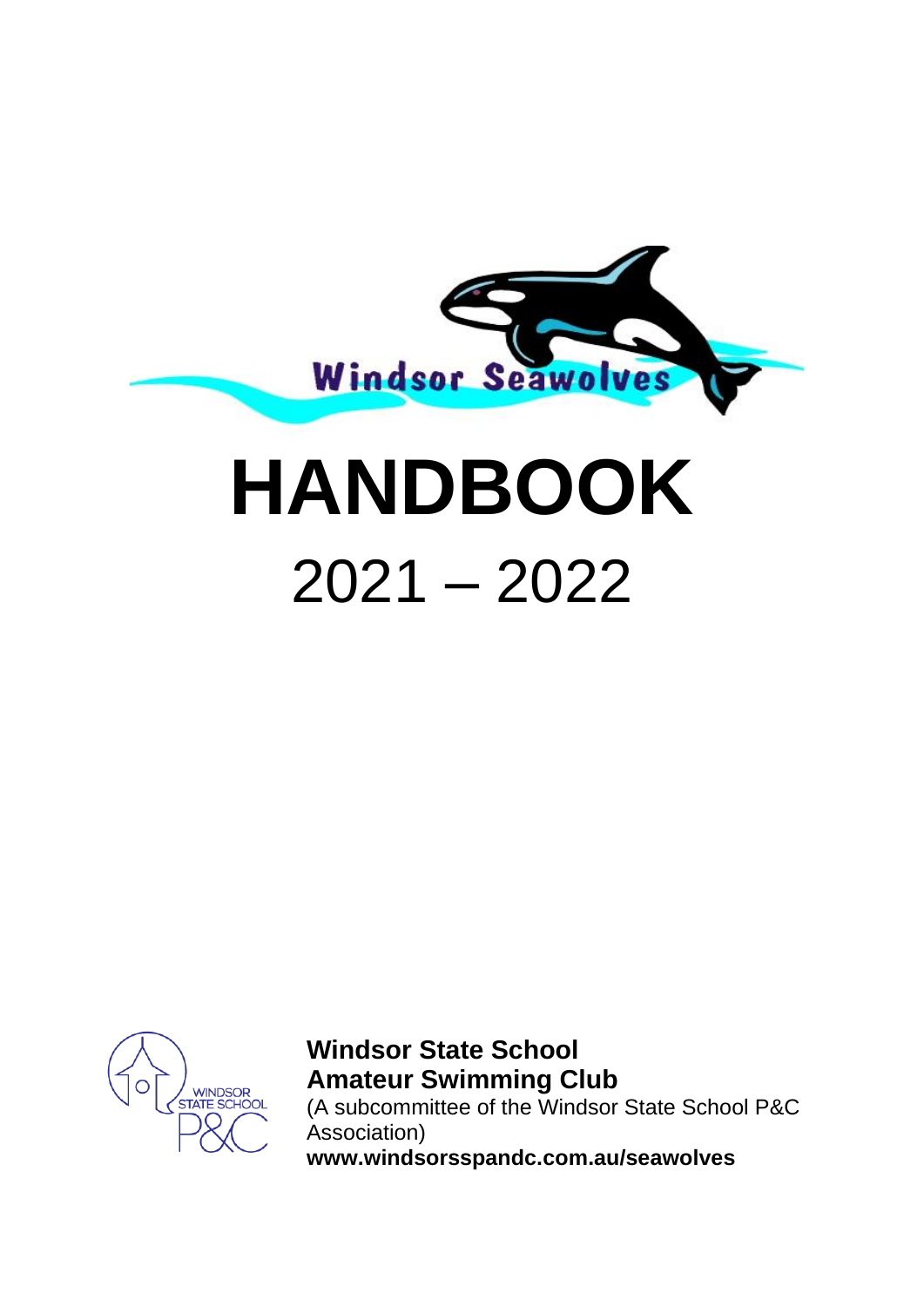# **Committee for 2021-2022 Season**

| <b>CLUB ROLE</b>                                   | <b>APPOINTEE</b>      |  |  |
|----------------------------------------------------|-----------------------|--|--|
| <b>PRESIDENT</b>                                   | Delwin Tofts          |  |  |
| <b>VICE PRESIDENT</b>                              | Brianna Pollock       |  |  |
| <b>GENERAL SECRETARY</b>                           | Anissa Mauger         |  |  |
| TREASURER                                          | Leah Havighurst       |  |  |
| <b>NOMINATIONS SECRETARY</b>                       | Patrick Young         |  |  |
| <b>TECHNOLOGY</b>                                  | <b>Matthew Vicary</b> |  |  |
| <b>CHIEF STARTER</b>                               | Jamie Roodenrys       |  |  |
| <b>MARSHALLS</b>                                   | <b>Stacey Barlow</b>  |  |  |
|                                                    | Georgine Roodenrys    |  |  |
| <b>REFEREES</b>                                    | Alex Mcdonald         |  |  |
| <b>CANTEEN CONVENOR</b>                            | Abigail Reid          |  |  |
| <b>BBQ CONVENOR</b>                                | Jann van Herel        |  |  |
|                                                    | <b>Tracey Shaw</b>    |  |  |
| <b>BAR CONVENOR</b>                                | Lisa Nicholls         |  |  |
| <b>CARNIVAL CONVENOR</b>                           | Sarah Brock           |  |  |
| <b>MERCHANDISE/TROPHIES &amp;</b><br><b>AWARDS</b> | Lucinda Kaye          |  |  |
| <b>SWIM COACH</b>                                  | Jo Hodge              |  |  |

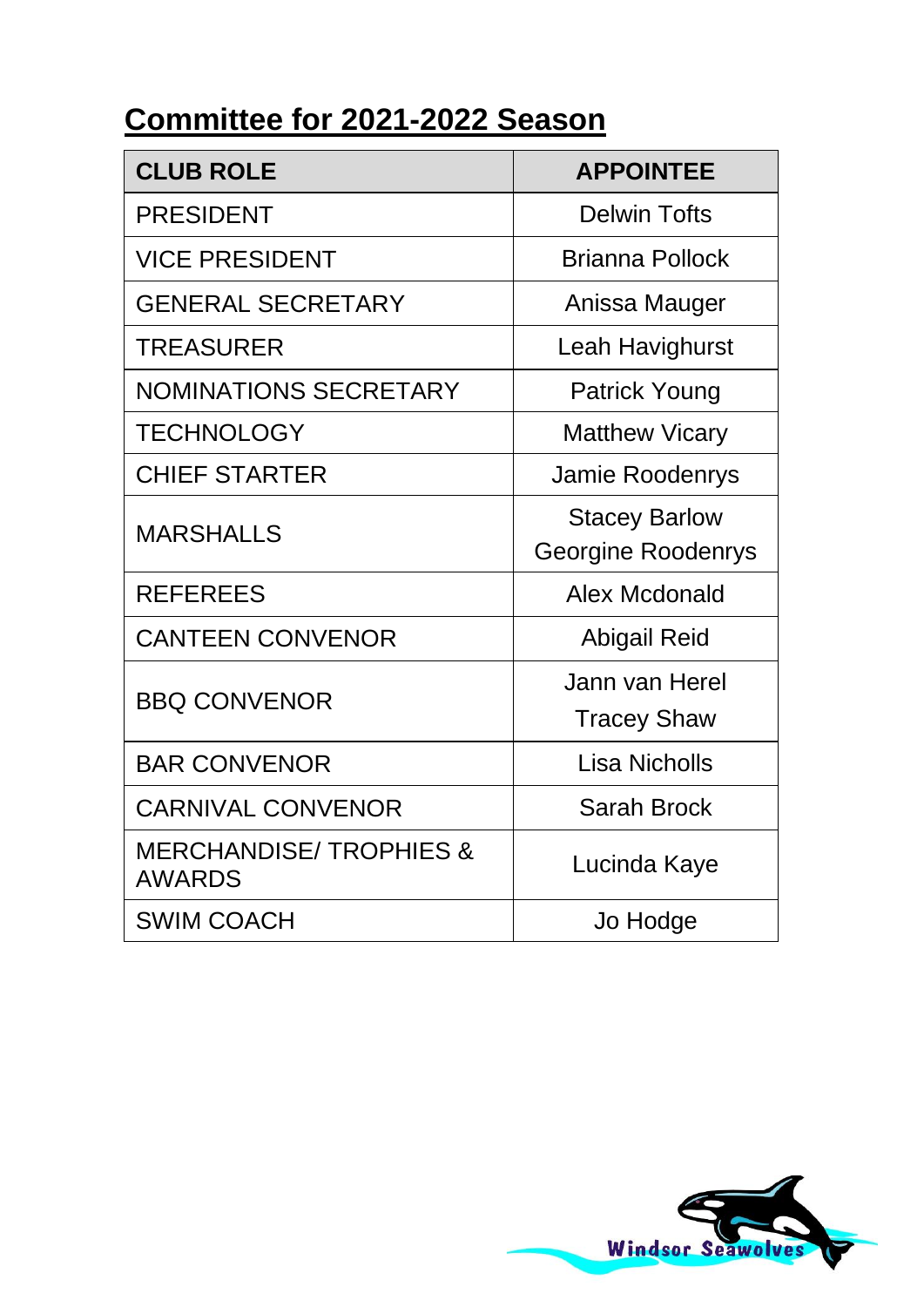Welcome to the Windsor Seawolves Swimming Club for the 2021-22 season.

The Windsor Seawolves Swimming Club is a subcommittee of the Windsor State School P&C and is organised every year by volunteer parents. We welcome any parents who would like to help with the running of the club. All parents are invited to attend.

# **AIMS OF THE CLUB**

The aims of the Club are to provide:

1. An organised program of events, which will build on each member's swimming capabilities.

2. A safe, fun and challenging environment.

# **MEMBERSHIP**

The Club is open to all members of the community from pre-schoolers to high school siblings. An annual pool use fee is payable prior to or at commencement of attendance at club nights.

Online registration must be completed for all swimmers.

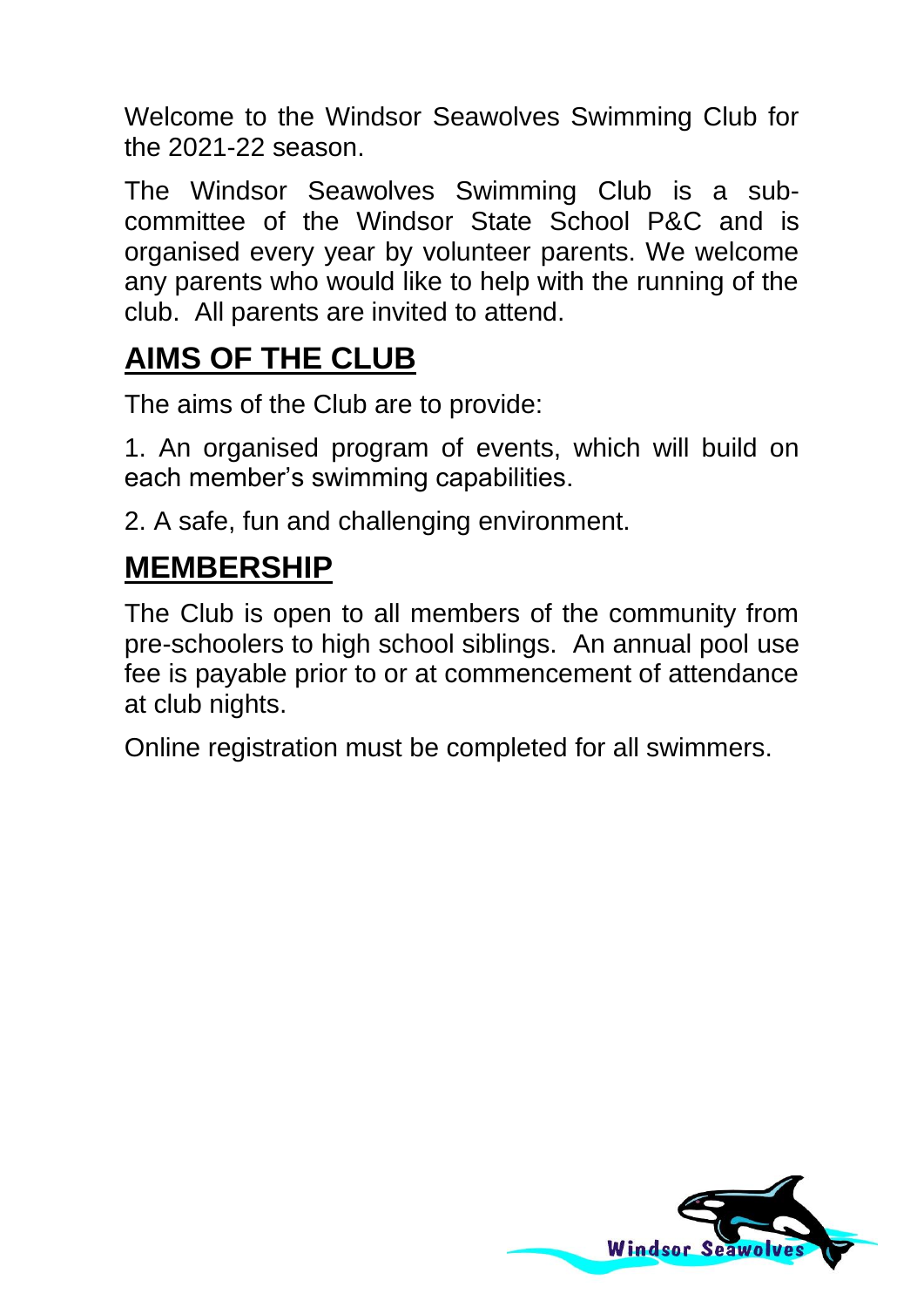# **CLUB NIGHTS**

#### **DATES AND EVENTS**

Club nights are held every Friday night.

| Term 4, 2021 $ $ 8th October – 3rd December |
|---------------------------------------------|
| Term 1, 2022 $\,$ 28th January – 18th March |

Club nights will start at 6.00pm commencing with the 15m Tadpoles event followed by 30m Kickboard, the Individual Medley and then 30m and 60m events in the following order: Freestyle, Backstroke, Breaststroke and Butterfly. There will be one long distance 120m event held each night. A schedule of long distance events is listed in the back of this document.

**You must nominate each week** for all events prior to club night (see below for nomination details).

**Tadpoles** - We offer assisted 15m races for swimmers wishing to commence racing. A parent, older sibling or senior club member may accompany tadpole swimmers until they are confident to swim unassisted.

**Kickboard Event** - To encourage our younger swimmers to make the transition from tadpoles to 30m events, we have an event where they are able to use a kickboard and practice their freestyle stroke and kick technique until they build their confidence to take on the 30m event unassisted.

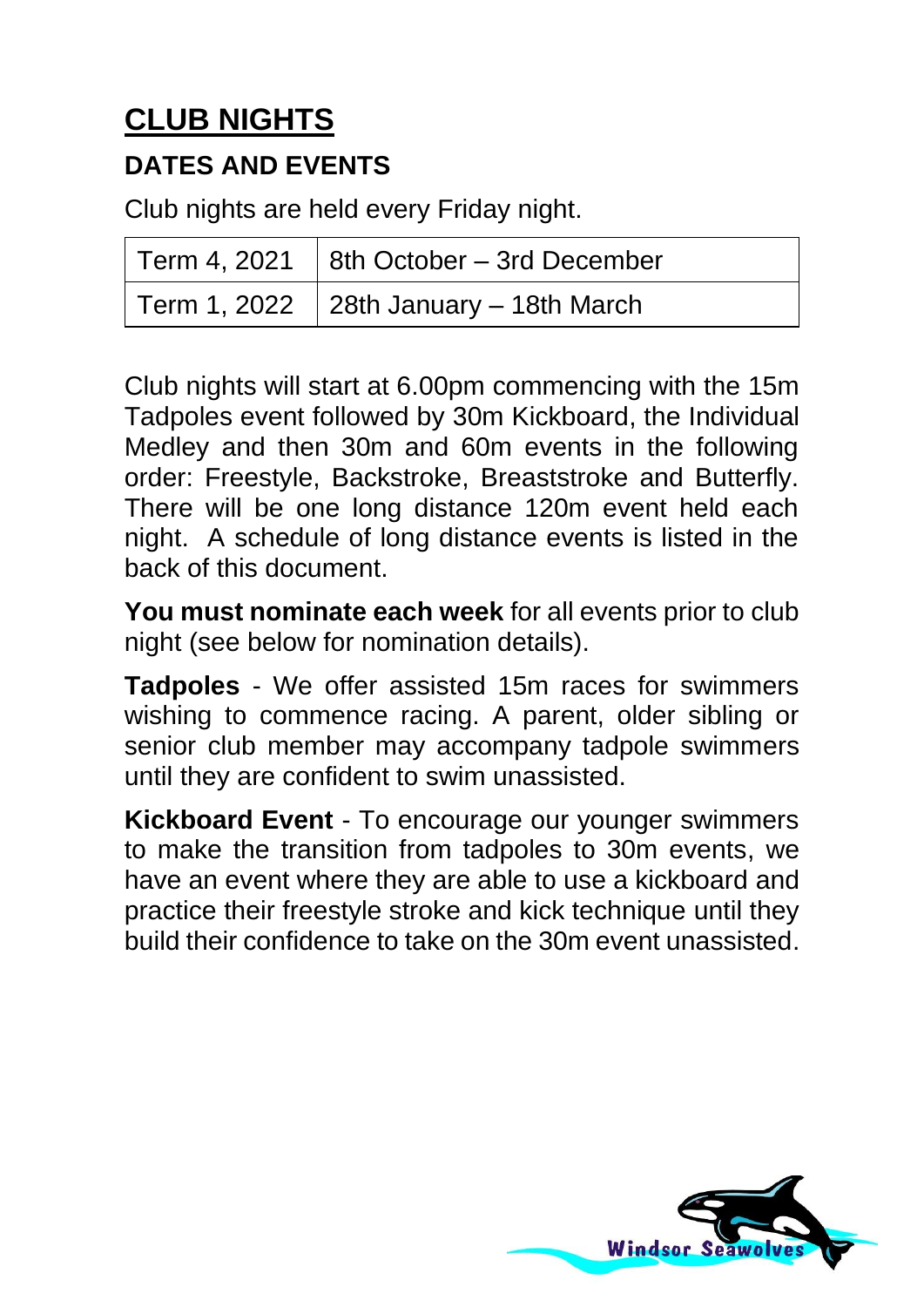## **NOMINATIONS**

You must nominate for all races you wish to participate in. Nominating ensures that you will be allocated a lane to swim in, that your times will be recorded and points accrued.

Automatic emails requesting nominations via an online system are sent to registered members each week. Nominations via this system must be made by midnight on the night before club night.

## **TIME TRIALS**

Swimmers are time trialled in each stroke, at a distance of 30m. Each club night they try to better their times. Swimmers are awarded points according to how they swim against their own time, therefore they compete against themselves in each swim and not against each other.

Past members will commence the new season with their best times from the previous season.

The 'Meet Mobile' app can be downloaded to your phone and allows you to see swimmers' times in real time on club nights.

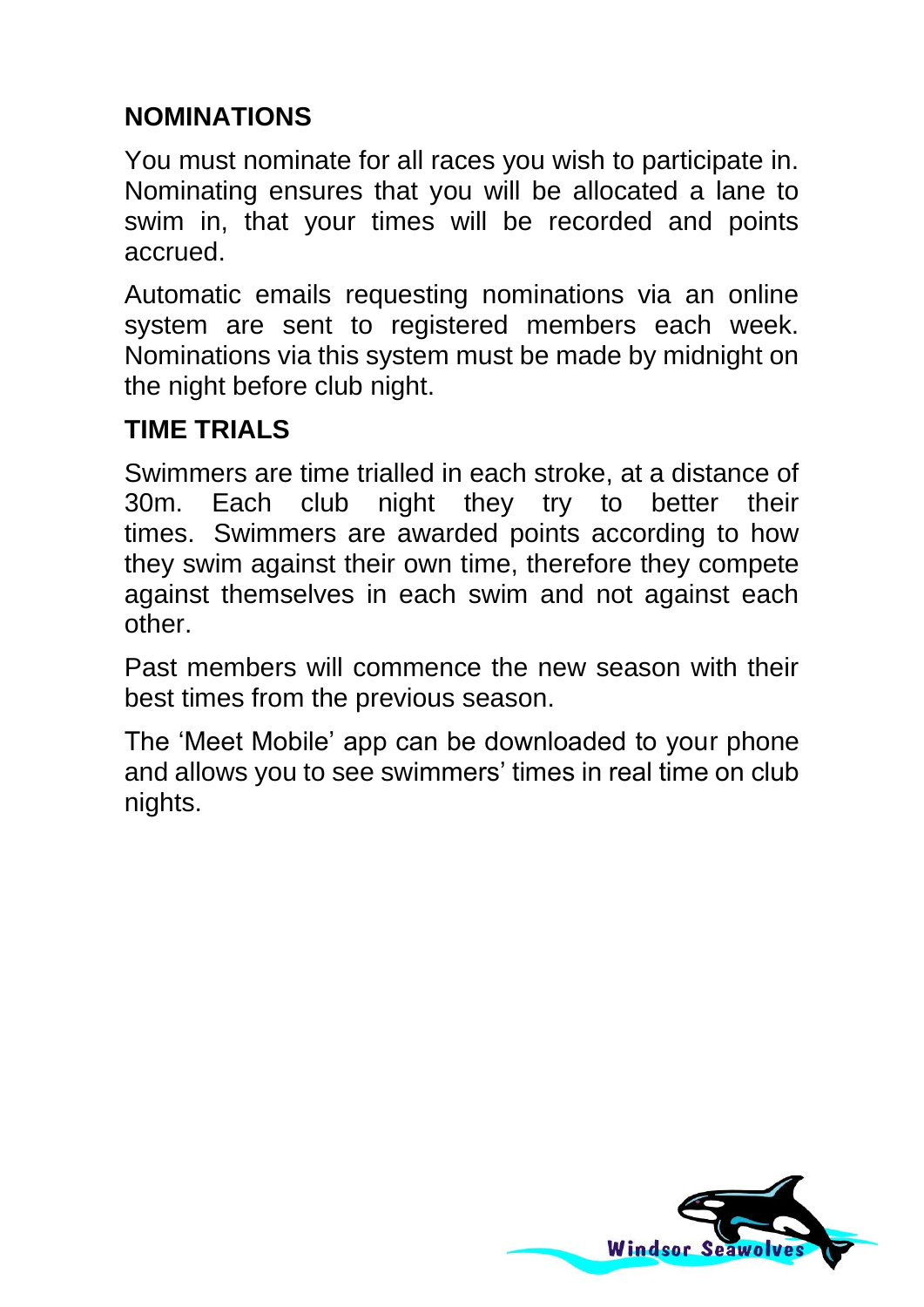Points are allocated each club night as follows:

| TIME                                                | <b>POINTS</b>         |
|-----------------------------------------------------|-----------------------|
| Time Trial 30m, 60m, 120m                           | 3                     |
| 2.6 seconds or more slower than best time           | 1                     |
| Between 1.6 and 2.59 seconds slower than best time  | $\mathbf{2}^{\prime}$ |
| Between 0.6 and 1.59 seconds slower than best time  | 3                     |
| Between 0.59 seconds slower and equal to best time  | 4                     |
| Between 0.01 and 0.59 seconds faster than best time | 5                     |
| Between 0.6 and 1.59 seconds faster than best time  | 6                     |
| Between 1.6 and 2.59 seconds faster than best time  | 7                     |
| 2.6 or more seconds faster than best time           | 8                     |

- Heats of events will be swum in the order of swimmers best times without regard to age.
- When a faster time is recorded this becomes the best time for future points
- Swimmers are required to swim 60m upon achieving the qualifying time (see below)
- To qualify for the Individual Medley swimmers must qualify for 60m in all strokes and swim 60m in all strokes at club nights

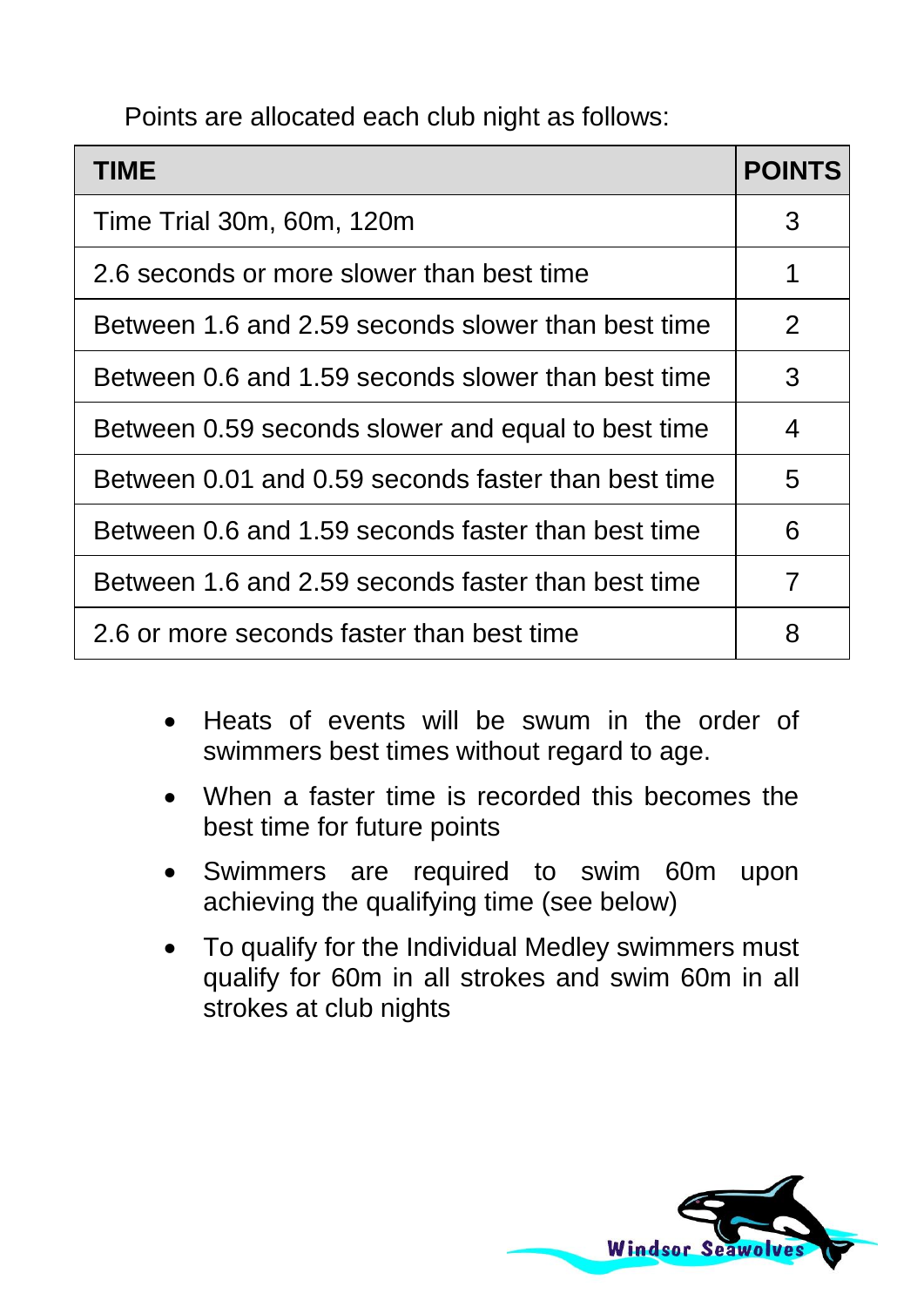## **DISTANCE EVENTS**

Each club night swimmers who qualify (see below) can choose to swim a 120m event. Each club night a different stroke is scheduled as the distance event (see calendar for distance event schedule).

## **QUALIFYING TIMES**

Qualifying times to progress to 60m are as follows:

| Freestyle           | 29 seconds |
|---------------------|------------|
| <b>Backstroke</b>   | 33 seconds |
| <b>Breaststroke</b> | 35 seconds |
| <b>Butterfly</b>    | 30 seconds |

**Note: Swimmers at 11 yrs can choose 60m events before making qualifying time but must continue swimming 60m for the rest of the season**

Qualifying times to progress to 120m are as follows:

| Freestyle           | 58 seconds |
|---------------------|------------|
| <b>Backstroke</b>   | 66 seconds |
| <b>Breaststroke</b> | 70 seconds |

**Note: Butterfly 120m has been removed for 21/22 season**

#### **AWARDS**

To qualify for the end of season trophies swimmers must attend and swim at least 8 times for the whole season. If a swimmer is a new member joining after Christmas, they must attend and swim a minimum of 4 club nights. At the end of the season at club trophy night, awards are given to recognise swimmers abilities:

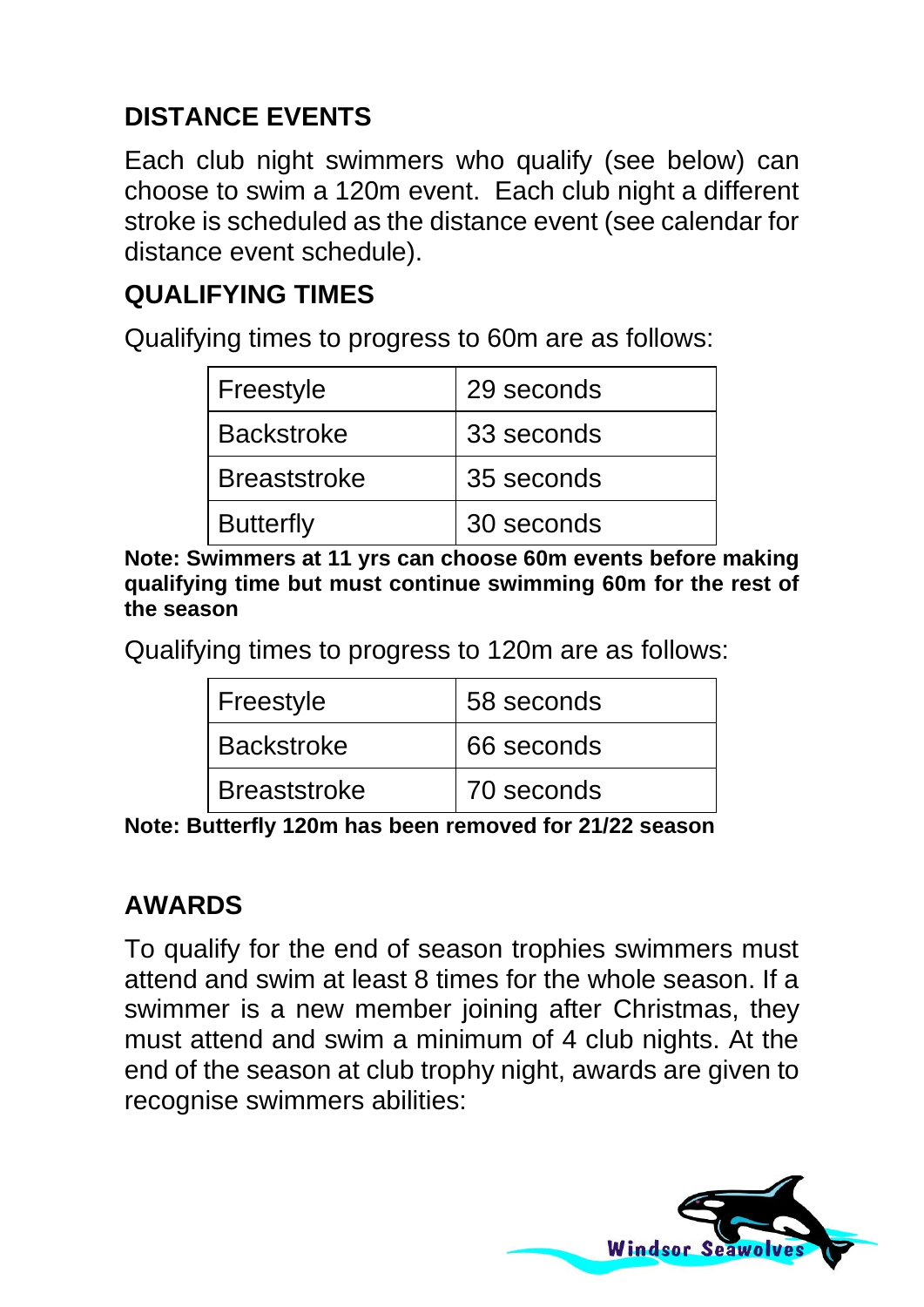- Awards are presented to the highest point scorer in each age group for both boys and girls (**Points Champions**).
- An award will be presented to the highest Medley Scorer. (Note - Medley Races have a separate points ladder).
- A perpetual trophy will be awarded to the highest points scorer overall.
- Club Spirit Awards are awarded to swimmers who have swum well and upheld the spirit of the Swimming Club.
- Participation awards
- **Age Champions** awards are based solely on the Club Age Championships (see below).

## **BAD WEATHER**

The president will decide when a club night should be cancelled due to bad weather. This decision will be made, if possible, by 5.00pm and members will be notified via the Seawolves email and Windsor P&C Facebook Post.

Please note, if a club night is cancelled due to bad weather then you must **re-nominate** for the following week. Nominations will not be carried over.

## **CANTEEN, BBQ & BAR**

Food and drinks are available for sale at the canteen & bar each club night. The BBQ menu varies from night to night, but includes favourites such as steak burgers, sausage sizzle and pizza.

NB: Please be advised that products may contain allergens such as nuts, eggs, gluten and diary.

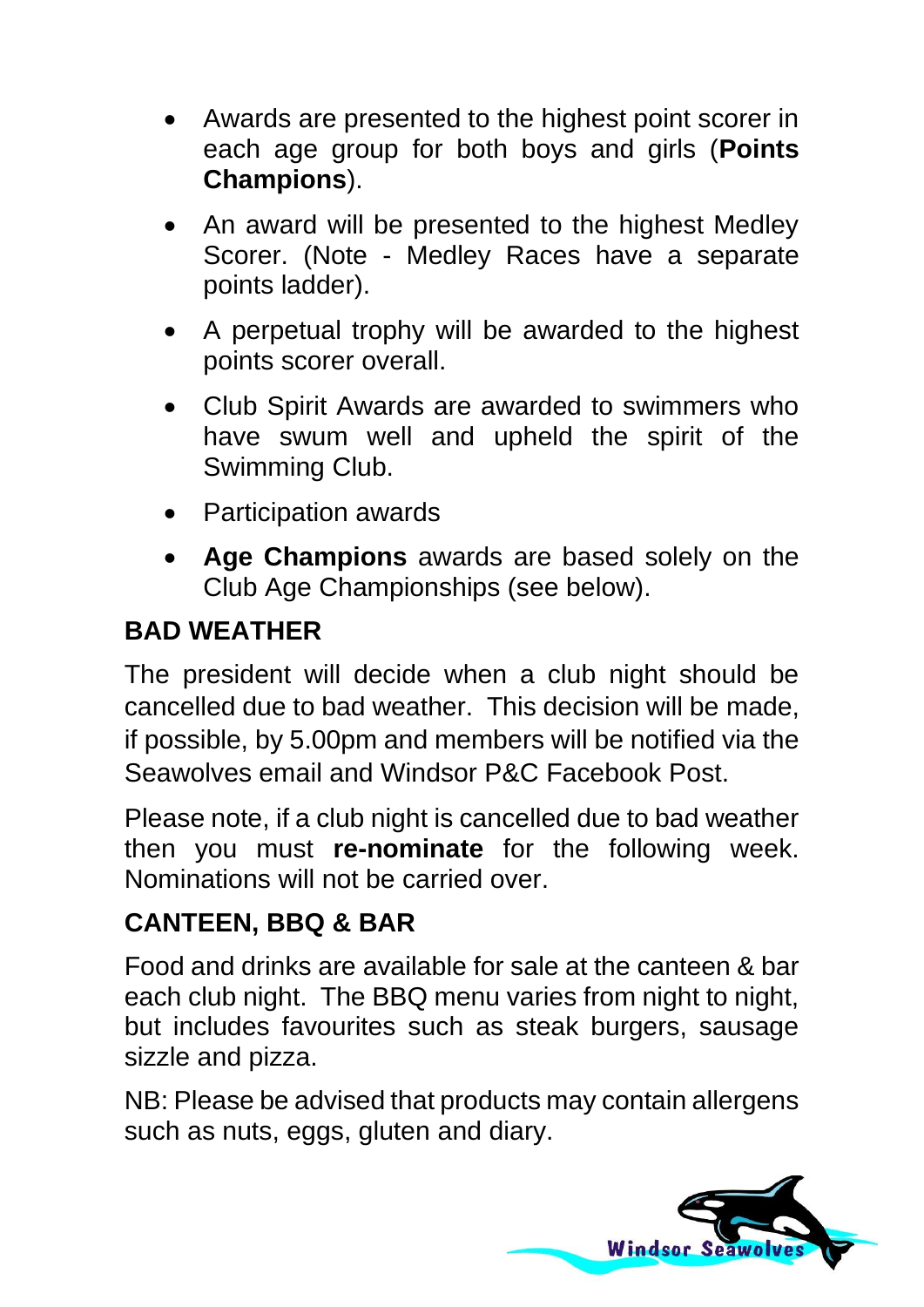# **SWIM CLUB ALCOHOL POLICY**

- Selling alcohol is not the primary function of the club.
- All the net proceeds from the sale of beer & wine will be used for the benefit of Seawolves Swim Club and the school community.
- Seawolves Swim Club will not be serving alcohol for more than an 8 hour period.
- Beer & wine will only be sold between 6pm and 9pm Friday club nights, Terms 1 & 4.
- Beer & wine will only be sold in open cans & plastic cups for consumption at Seawolves Swim Club
- Beer & wine will only be sold by an adult and will be overseen by an adult holding Responsible Service of Alcohol certificate.
- Beer & wine will be sold at Seawolves Swim Club in a manner that does not encourage rapid or excessive consumption of liquor.
- The beer & wine will not be sold to a person who is a minor, unduly intoxicated or disorderly.
- BYO alcohol will not be permitted.
- Persons officiating (Starter, Marshall, time keepers & Referee etc) must not consume alcohol before, during or after the race
- Minors are not permitted in the canteen
- No alcohol is to be taken outside the enclosed pool area.

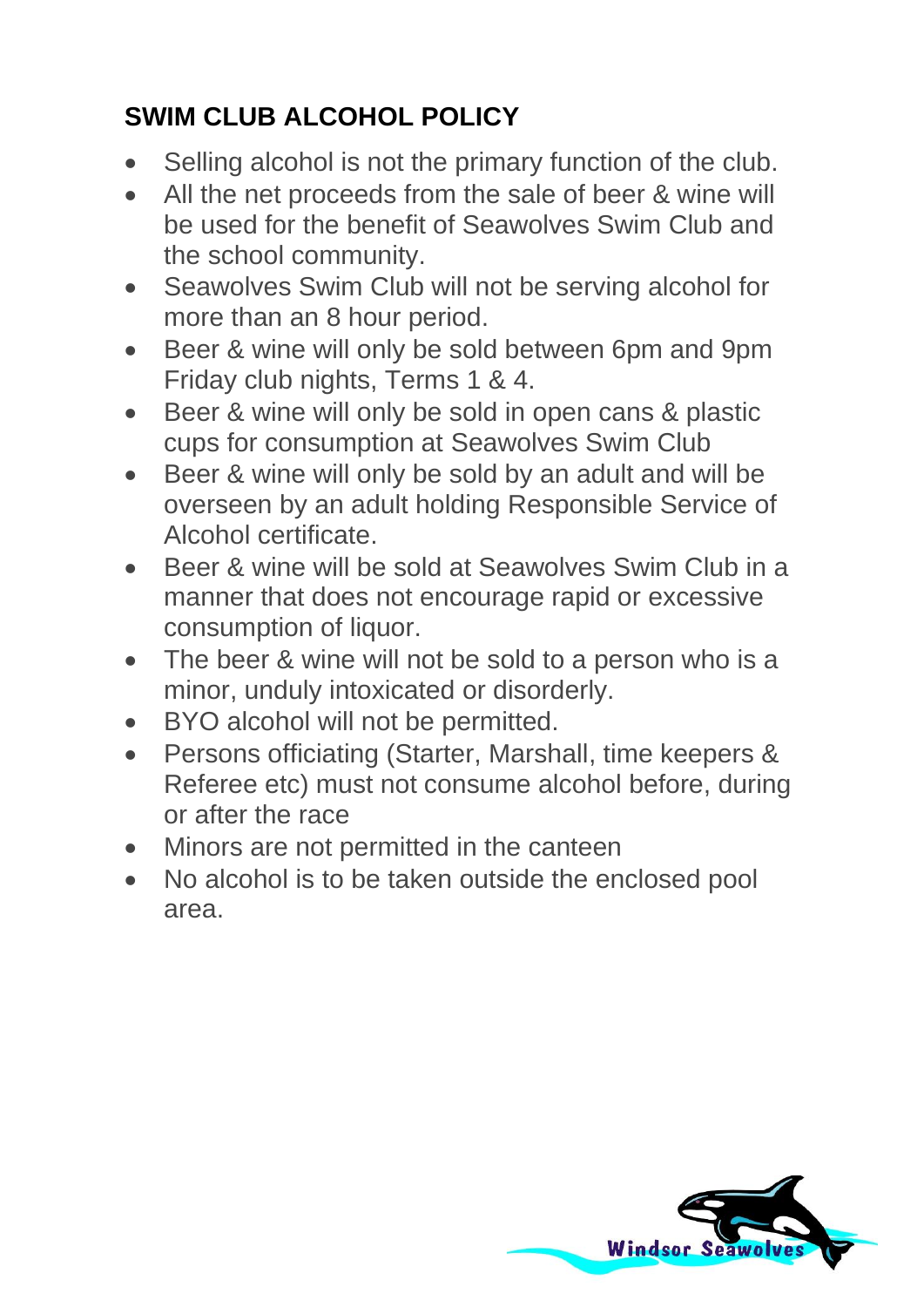# **VOLUNTEERS ROSTER**

Volunteers are vital to the running of the club. Without volunteers, the club cannot function.

A volunteer roster will be created for canteen and BBQ/Bar duties throughout the season.

All families will be rostered on and are required to be available for their allocated roster duty. If you cannot perform your rostered task, we ask that you find a replacement to fill that role.

Volunteer timekeepers are also required each week.

#### **CLUB CAPTAINS**

Club Captains for the Seawolves Swimming Club are selected each season. The two captains will be required to commit their time for the full season, be actively involved in club nights by assisting with the tadpole and kick board events. Arranging working bees to collect rubbish and clean the pool area each club night. Lead the team at carnivals, support and encourage younger members, and lead by example. Nominations for these roles will be sought by email to the members, and the Committee along with Year 5 and Year 6 Club members, will then select the Captains on the first swimming night of the season.

If two or fewer of either male or female nominate for the position of Captain then two females or two males may be awarded the position.

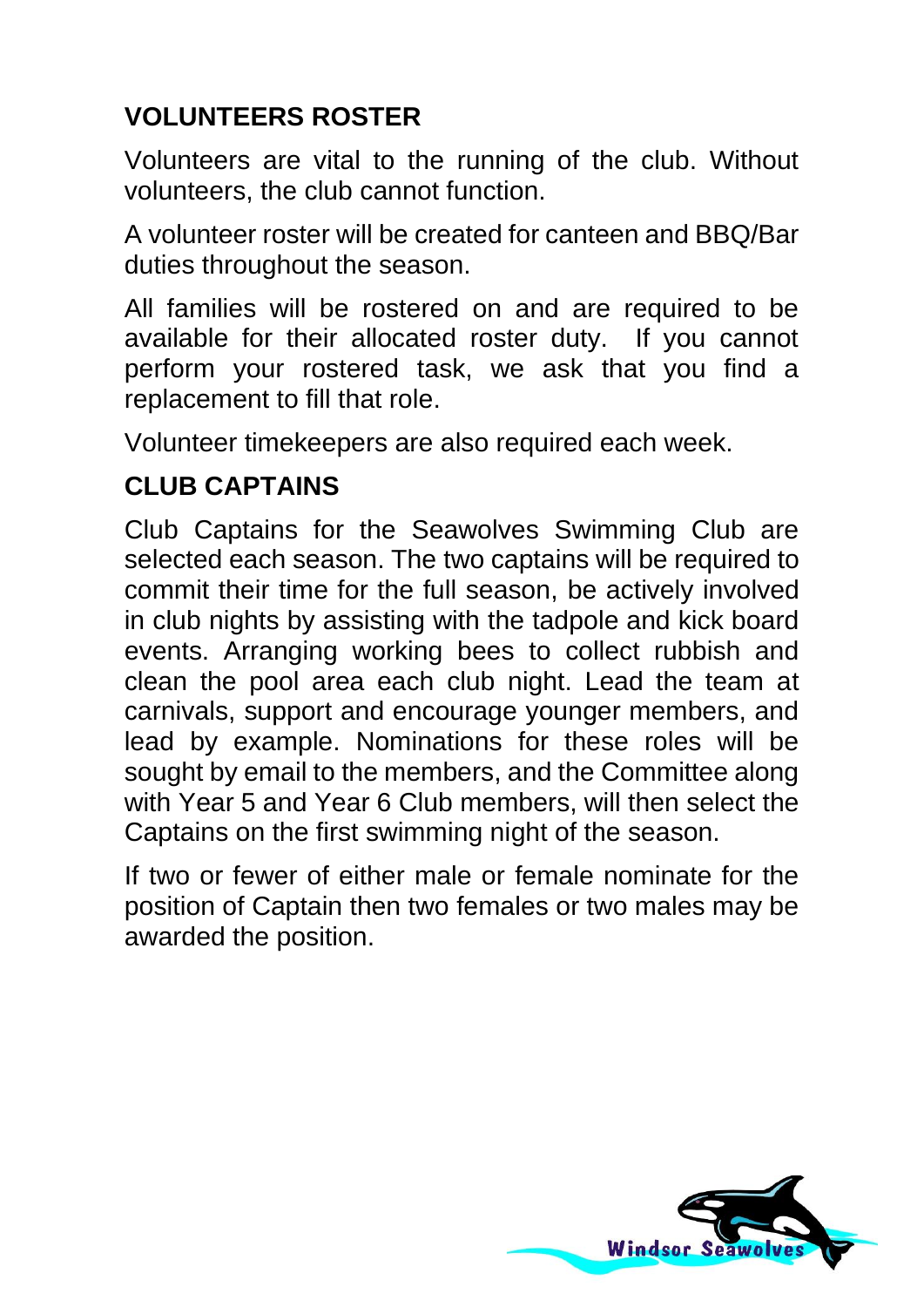# **LEARN TO SWIM INFORMATION**

An independent coaching program is run at Windsor State School Swimming Pool. It is a comprehensive program including Learn to Swim, Stroke Correction and Squad Training. Our coach is Jo Hodge who has extensive experience in all aspects of swimming teaching and is a Bronze level coach. Jo can be contacted on 0410 685 508.

# **CARNIVALS**

Windsor Seawolves will be involved in several inter-club carnivals throughout the season. (See calendar of events)

To assist in team selection, swimmers will be asked to nominate their availability for each carnival. Please note that nominating availability for carnivals does not necessarily mean that swimmers will be selected.

We endeavour to balance the need to select competitive teams with giving swimmers the opportunity to represent their club at these events.

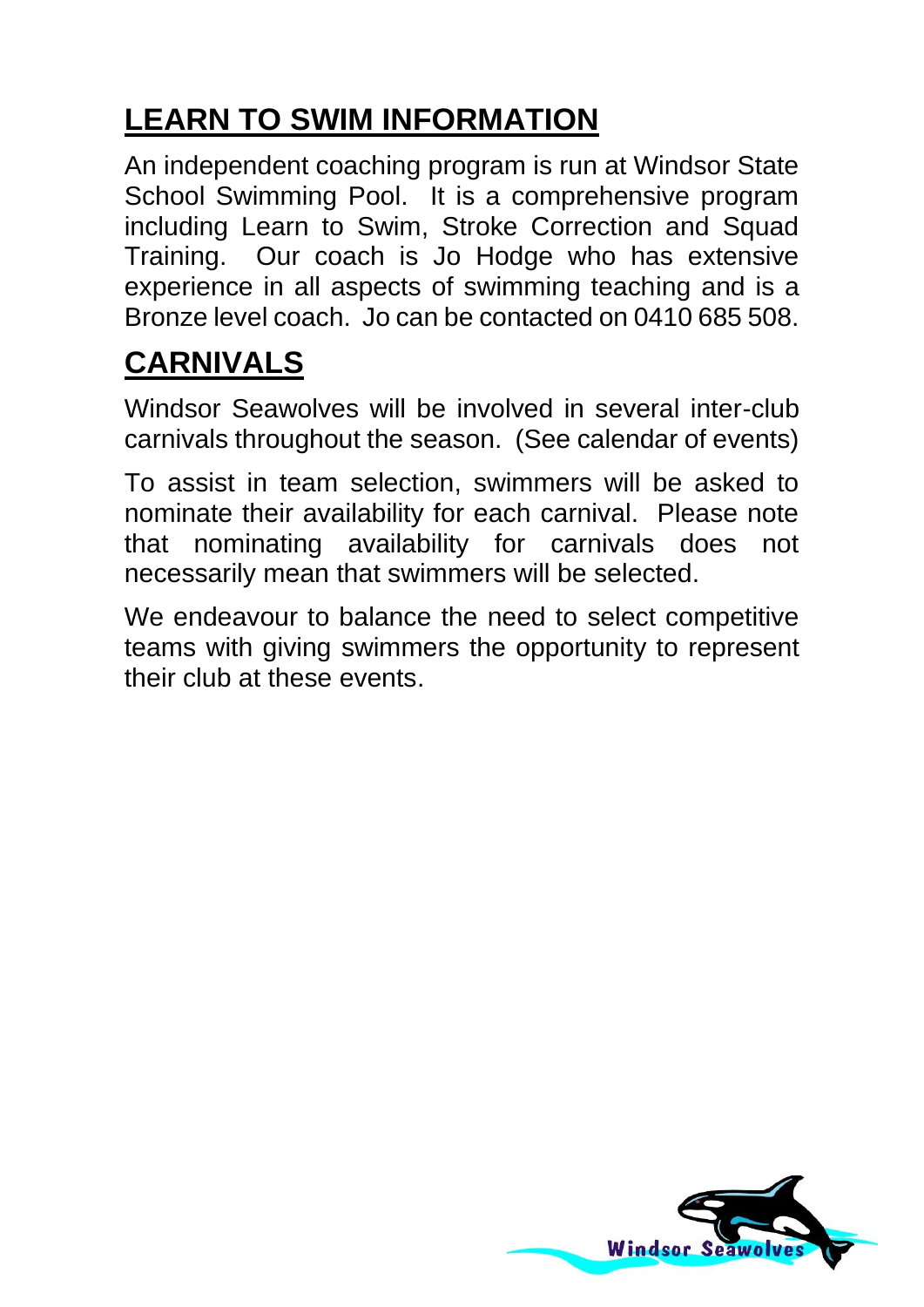# **CLUB AGE CHAMPIONSHIPS**

This year's Club Championships will be held on Sunday 27 March 2022, followed by the Club's Trophy Night.

Swimmers will only be able to swim in events for their age group. There are no entry qualifications times, but to be eligible to swim a particular stroke at the Club Championships, swimmers must have completed at least 4 swims over the season in that stroke and have swum at a minimum of 8 club nights. If a swimmer is a new member joining after Christmas they must have swum a minimum of 4 club nights. Only under extenuating circumstances a variation to these requirements will be considered by the executive and their decision will be final.

#### **HFATS**

If heats are required (that is, more than 6 swimmers nominate for an event), places will be awarded on times.

## **AWARDS**

*Medals* will be presented on the day to the first three place getters for each event.

*Age Champion* will be awarded to the swimmer with the most points in each age group at the end of the Championships. Age Champion trophies will be presented to swimmers at trophy night.

The following points will be allocated for each event:

| 1st             | 7 points         | 4 <sup>th</sup> | 3 points |
|-----------------|------------------|-----------------|----------|
| 2 <sub>nd</sub> | $\vert$ 5 points | 5 <sup>th</sup> | 2 points |
| 3 <sup>rd</sup> | 4 points         | հ <sup>th</sup> | 1 point  |

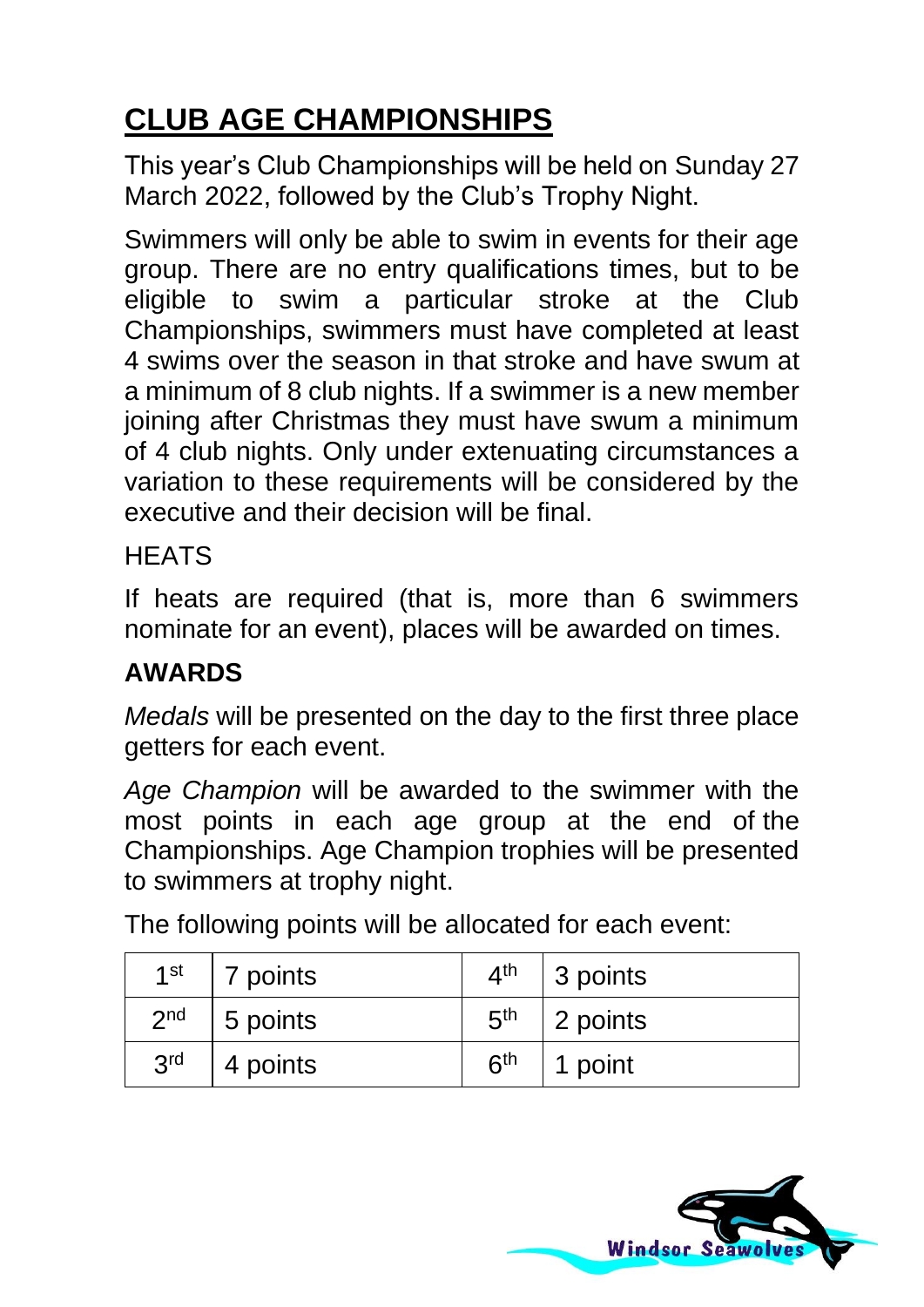## **EVENTS**

| <b>Age Group</b>      | <b>Freestyle</b> | <b>Breast</b><br><b>Stroke</b> | <b>Back</b><br><b>stroke</b> | <b>Butterfly</b> |
|-----------------------|------------------|--------------------------------|------------------------------|------------------|
| Girls 6yrs<br>& under | 30 <sub>m</sub>  | 30 <sub>m</sub>                | 30 <sub>m</sub>              | 30 <sub>m</sub>  |
| Boys 6yrs<br>& under  | 30 <sub>m</sub>  | 30 <sub>m</sub>                | 30 <sub>m</sub>              | 30 <sub>m</sub>  |
| Girls 7 yrs           | 30 <sub>m</sub>  | 30 <sub>m</sub>                | 30 <sub>m</sub>              | 30 <sub>m</sub>  |
| Boys 7 yrs            | 30 <sub>m</sub>  | 30 <sub>m</sub>                | 30m                          | 30m              |
| Girls 8 yrs           | 30m              | 30m                            | 30m                          | 30m              |
| Boys 8 yrs            | 30 <sub>m</sub>  | 30 <sub>m</sub>                | 30 <sub>m</sub>              | 30 <sub>m</sub>  |
| Girls 9 yrs           | 30 <sub>m</sub>  | 30 <sub>m</sub>                | 30 <sub>m</sub>              | 30 <sub>m</sub>  |
| Boys 9 yrs            | 30 <sub>m</sub>  | 30 <sub>m</sub>                | 30m                          | 30m              |
| Girls 10 yrs          | 60 <sub>m</sub>  | 30 <sub>m</sub>                | 30m                          | 30m              |
| Boys 10 yrs           | 60 <sub>m</sub>  | 30m                            | 30m                          | 30 <sub>m</sub>  |
| Girls 11 yrs          | 60 <sub>m</sub>  | 60 <sub>m</sub>                | 60 <sub>m</sub>              | 60 <sub>m</sub>  |
| Boys 11 yrs           | 60 <sub>m</sub>  | 60 <sub>m</sub>                | 60 <sub>m</sub>              | 60 <sub>m</sub>  |
| Girls12 yrs           | 60 <sub>m</sub>  | 60 <sub>m</sub>                | 60 <sub>m</sub>              | 60 <sub>m</sub>  |
| Boys 12 yrs           | 60 <sub>m</sub>  | 60 <sub>m</sub>                | 60 <sub>m</sub>              | 60 <sub>m</sub>  |
| Girls13 yrs<br>& over | 60 <sub>m</sub>  | 60 <sub>m</sub>                | 60 <sub>m</sub>              | 60 <sub>m</sub>  |
| Boys 13 yrs<br>& over | 60 <sub>m</sub>  | 60 <sub>m</sub>                | 60 <sub>m</sub>              | 60 <sub>m</sub>  |

**Age will be determined as of 31 December 2022, i.e. the age that you turn on your birthday in 2022.**

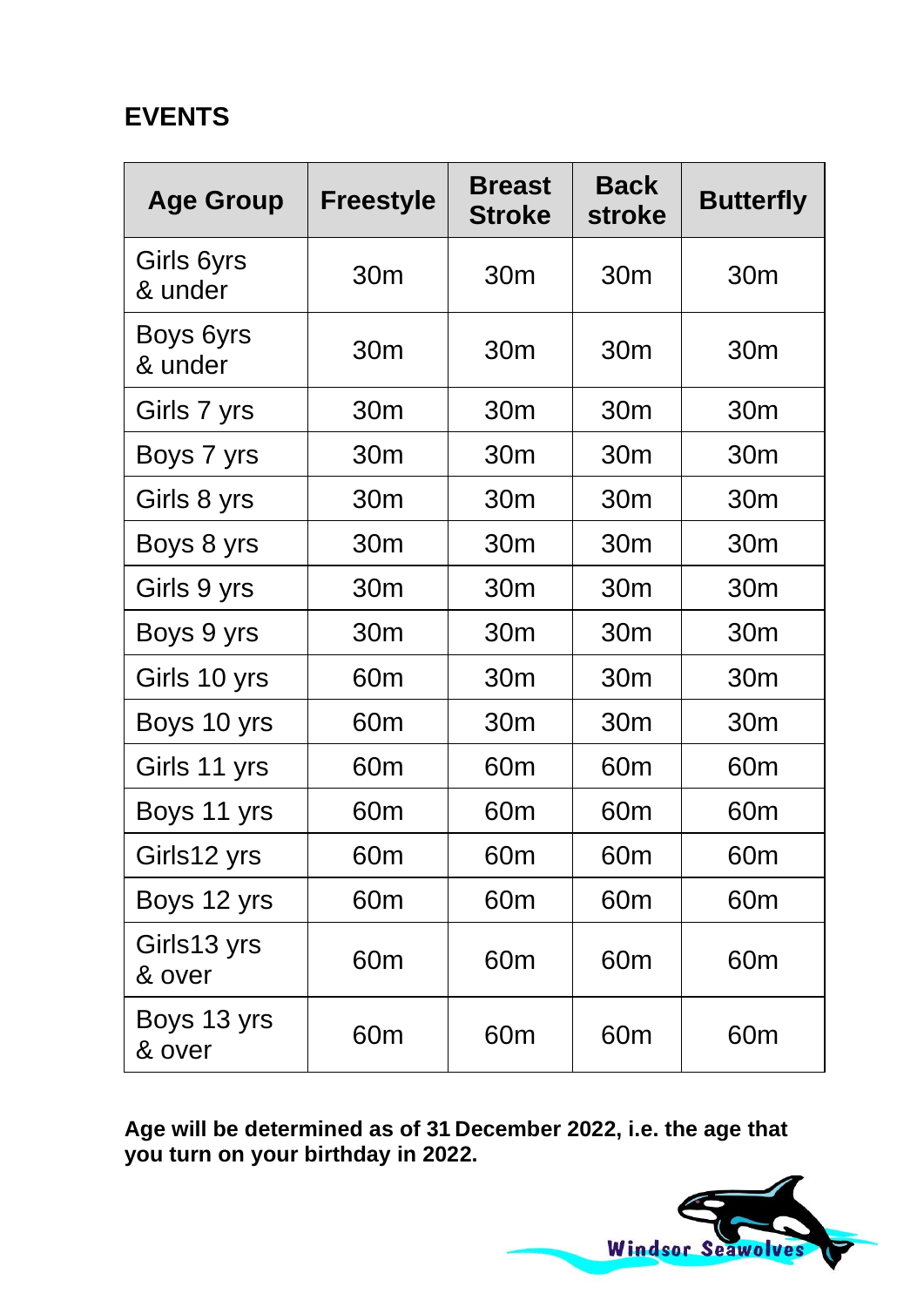# **CLUB RULES**

- 1. At all club nights the Referee's decision will be final and binding.
- 2. Only financial members will be allocated points.
- 3. All swimmers must wear a swimming/bathing cap.
- 4. Swimming aids such as kickboards can only be used in the designated kickboard event.
- 5. An adult must accompany and supervise all children for the duration of club, as a club night may finish earlier than expected.
- 6. Swimmers must not dive into the water at any time unless instructed to do so.
- 7. Swimmers are not to run on the concourse, play in the toilet areas, or run up and down the grandstands during club nights; If swimmers persist in breaking these rules then they may not be allowed to swim in their events.
- 8. Once the Club night commences Children will not be permitted on the grassed oval area outside of the pool perimeter without parental supervision.
- 9. Children suffering from diarrhoea or infected open wounds are not permitted to swim.
- 10. SILENCE IS REQUIRED on the Referee's whistle at the start of each race.
- 11. There will be no diving from the shallow end of the pool.
- 12. All 30m races will commence from the deep end. Relays will start from the deep end with the change over being in the water at the shallow end.
- 13. Smoking is not allowed anywhere on school premises

**Windsor Seawolve**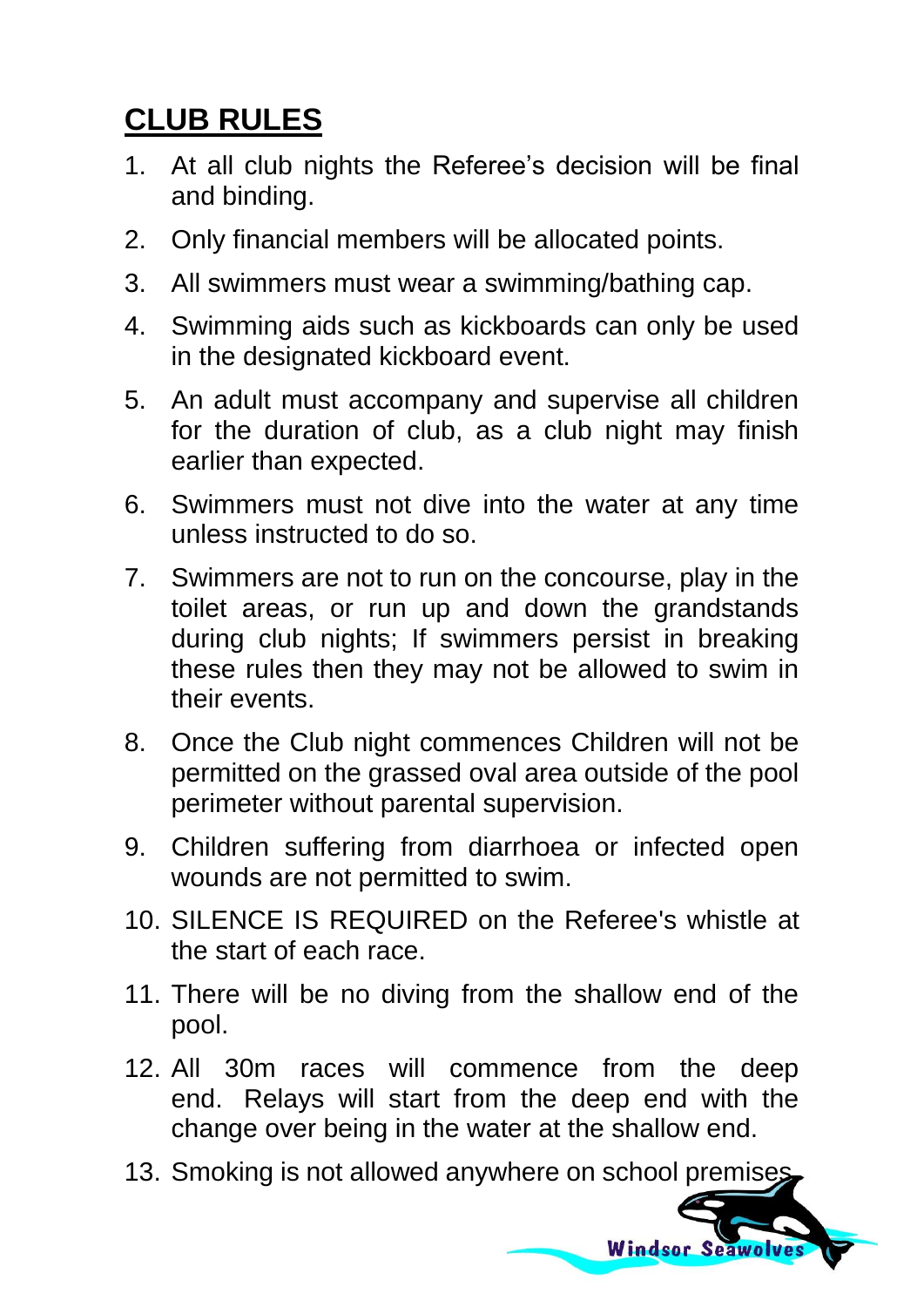- 14. Alcohol is only permitted on the school grounds with prior permission from the principal. Glassware is not permitted within the pool enclosure.
- 15. Rubbish must be placed in bins provided around the pool concourse.
- 16. All areas other than the immediate pool enclosure are out of bounds at all times.

A copy of all stroke rules and the roles of the Referee, Starter and Timekeepers are available at the Nominations desk.

The committee has the right to refuse entry to the Pool area.

The Swimming Club operates with the permission of the school Principal, Mr Grant Baker, and your co-operation is requested in complying with the following Department of Education rule:

NO SMOKING AT ANY TIME ON THE SCHOOL **PREMISES** 

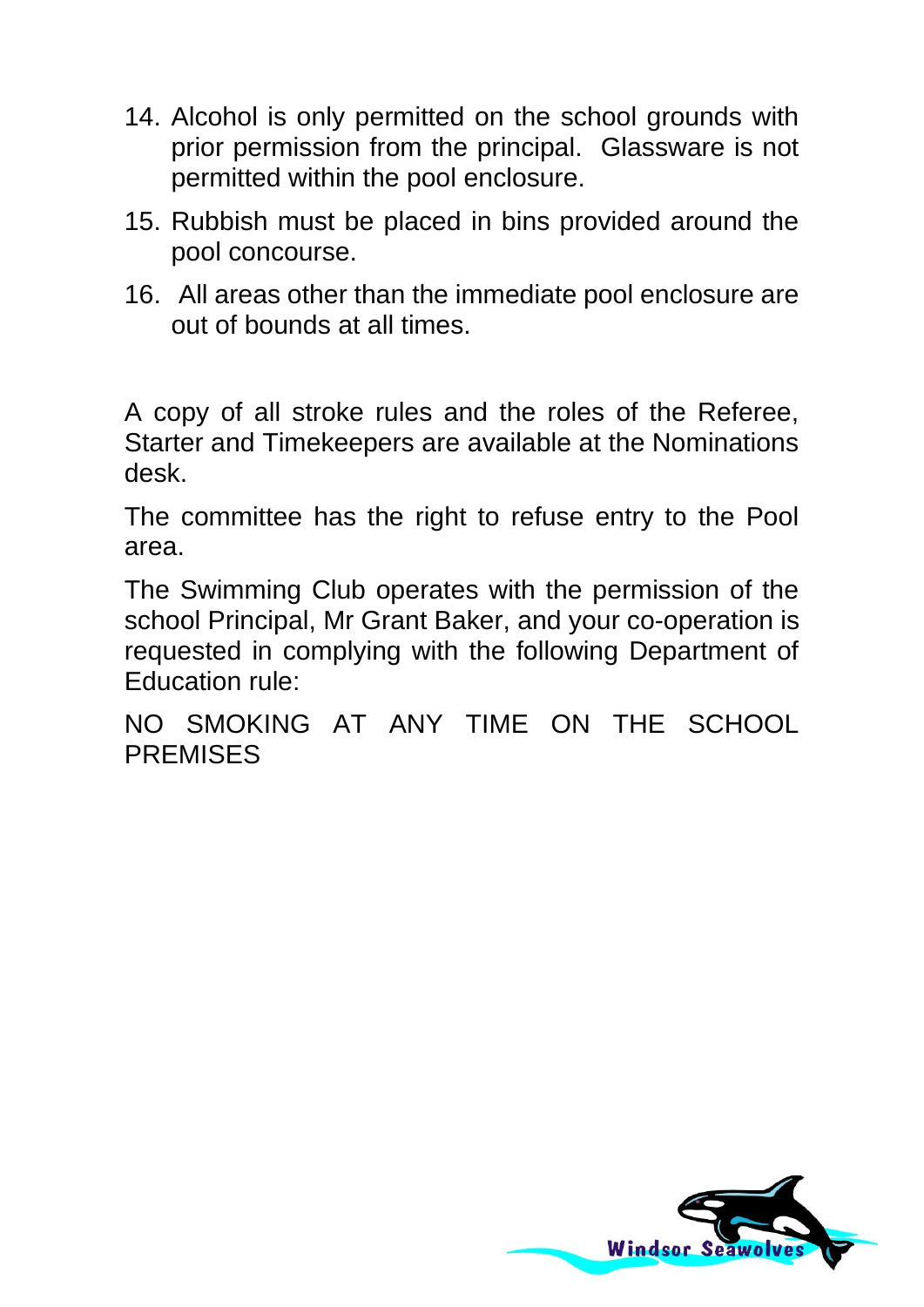# **SEAWOLVES CLUB AWARDS FOR 2020/21 SEASON**

Congratulations to the following club members:

| <b>Overall Champions</b>                                                                                                                                                                    |                                               |                              |               |                                                                                                                                                                 |
|---------------------------------------------------------------------------------------------------------------------------------------------------------------------------------------------|-----------------------------------------------|------------------------------|---------------|-----------------------------------------------------------------------------------------------------------------------------------------------------------------|
| <b>Overall Points Champion</b>                                                                                                                                                              |                                               | Lincoln Mills                |               |                                                                                                                                                                 |
| <b>Individual Medley Champion</b>                                                                                                                                                           |                                               |                              |               | Klara van Herel Havighurst                                                                                                                                      |
| <b>Rosemann Shield Butterfly Award</b>                                                                                                                                                      |                                               |                              | Coco Kent     |                                                                                                                                                                 |
|                                                                                                                                                                                             |                                               | <b>Club Spirit Awards</b>    |               |                                                                                                                                                                 |
|                                                                                                                                                                                             |                                               |                              |               | Awarded to club members who consistently have a go, show courtesy to fellow<br>club members and volunteers, and support their team both in and out of the pool. |
| Dylan Reid                                                                                                                                                                                  |                                               | Jacob Shaw                   |               | Amelia Simpson                                                                                                                                                  |
| Kai Waterson                                                                                                                                                                                |                                               | <b>Tova Brock</b>            |               | Laura Kaye                                                                                                                                                      |
|                                                                                                                                                                                             |                                               | <b>Club Points Champions</b> |               |                                                                                                                                                                 |
| Those who accrued the most points for their age group for the season (achieved<br>through regular attendance, improvement of their own time and also general<br>consistency of performance) |                                               |                              |               |                                                                                                                                                                 |
| Age group                                                                                                                                                                                   | <b>Girls Champion</b><br><b>Boys Champion</b> |                              |               |                                                                                                                                                                 |
| 6 yrs & under                                                                                                                                                                               |                                               | Georgia Kaye                 |               | not awarded                                                                                                                                                     |
| 7 years                                                                                                                                                                                     |                                               | <b>Frances Barlow</b>        |               | <b>Patrick Reid</b>                                                                                                                                             |
| 8 years                                                                                                                                                                                     | Laura Kaye                                    |                              |               | Theo van Herel Havighurst                                                                                                                                       |
| Arabella Mauger<br>9 years                                                                                                                                                                  |                                               |                              | Lincoln Mills |                                                                                                                                                                 |
| 10 years                                                                                                                                                                                    | <b>Ruby Roodenrys</b>                         |                              |               | <b>Connor Shaw</b>                                                                                                                                              |
| 11 years                                                                                                                                                                                    | Coco Kent                                     |                              |               | Archie Boswell                                                                                                                                                  |
| 12 years                                                                                                                                                                                    |                                               | <b>Charlotte Margetts</b>    |               | <b>Harvey Pollock</b>                                                                                                                                           |
| 13 yrs & over                                                                                                                                                                               |                                               | not awarded                  |               | <b>Samuel Margetts</b>                                                                                                                                          |

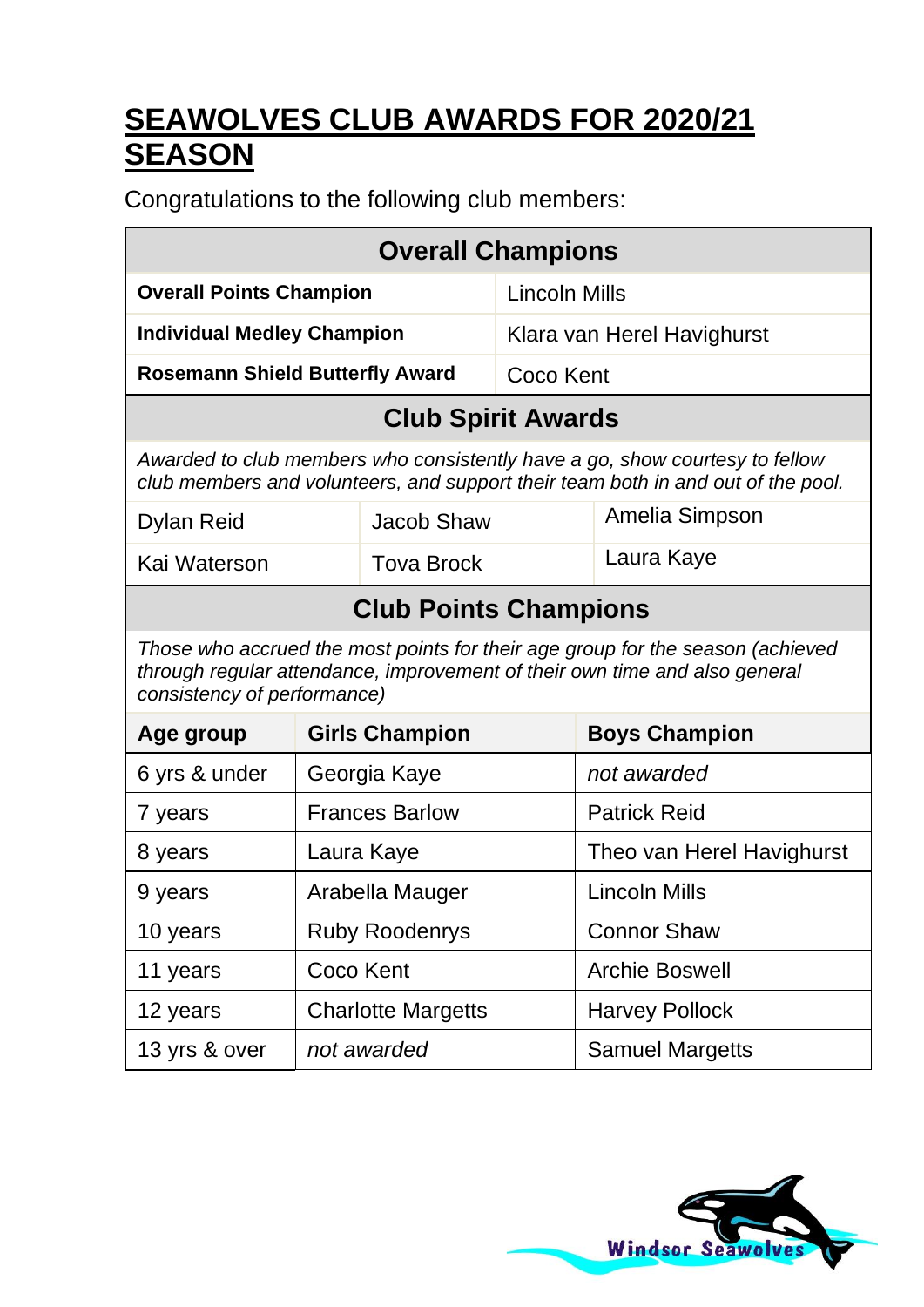## **Club Age Champions**

*Those who accrued the most points for their age group at the Club Championships. In March 2020 the championships were cancelled due to COVID* 

| Age group     | <b>Girls Champion</b>     | <b>Boys Champion</b>     |
|---------------|---------------------------|--------------------------|
| 6 yrs & under | Georgia Kaye              | none competed            |
| 7 years       | <b>Frances Barlow</b>     | <b>Patrick Reid</b>      |
| 8 years       | Laura Kaye                | Mason Pollock            |
| 9 years       | Arabella Mauger           | Lincoln Mills/Dylan Reid |
| 10 years      | <b>Ruby Roodenrys</b>     | <b>Sylvester Biscaro</b> |
| 11 years      | Coco Kent                 | Archie Boswell           |
| 12 years      | <b>Charlotte Margetts</b> | <b>Ethan Gration</b>     |
| 13 yrs & over | none competed             | <b>Finley Mills</b>      |

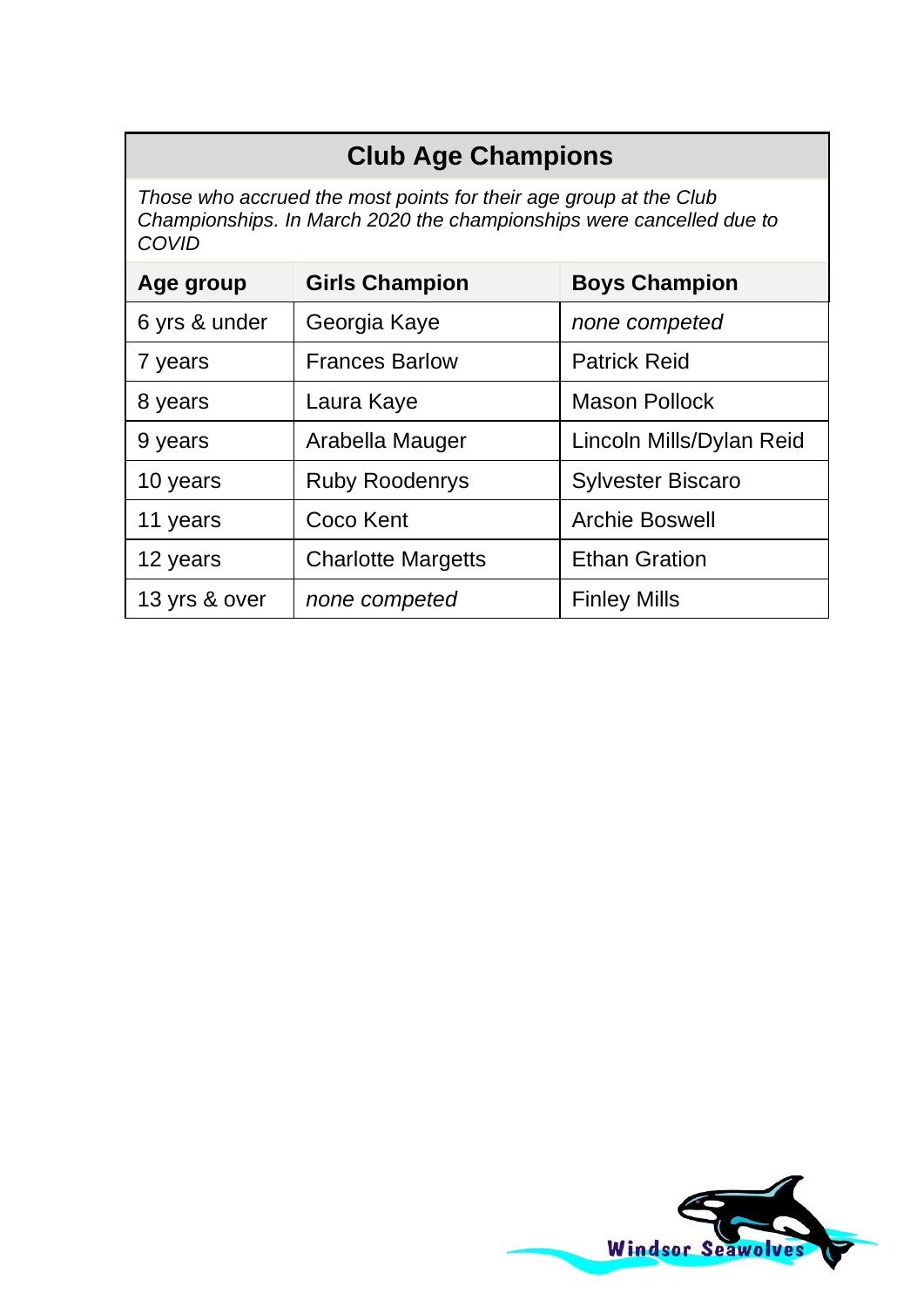# **CALENDER 2021 / 2022**

#### **TERM 4 2021**

| <b>Wk</b>      | <b>Date</b> | <b>Activity</b>                                                                                                                        | 120m Event          |
|----------------|-------------|----------------------------------------------------------------------------------------------------------------------------------------|---------------------|
| 1              | 8/10/21     | Regular club night                                                                                                                     | Freestyle           |
| $\overline{2}$ | 15/10/21    | Regular club night                                                                                                                     | <b>Backstroke</b>   |
| 3              | 22/10/21    | Regular club night                                                                                                                     | <b>Breaststroke</b> |
| 4              |             | Ekka Holiday - No club night                                                                                                           |                     |
| 5              | 5/11/21     | Regular club night                                                                                                                     | Freestyle           |
|                | 7/11/21     | Marsden McAllen Shield<br>Carnival against Stafford Stingers and Wooloowin<br>Wobbegongs                                               |                     |
| 6              | 12/11/21    | Regular club night                                                                                                                     | <b>Backstroke</b>   |
| 7              | 19/11/21    | Regular club night                                                                                                                     | <b>Breaststroke</b> |
| 8              | 26/11/21    | Regular club night                                                                                                                     | Freestyle           |
|                | 27/11/21    | <b>Nundah X (Experience)</b><br>Carnival against Geebung, Somerset Seals, Nundah<br>Sharks, Virginia Dolphins & Zillmere Electric Eels |                     |
| 9              | 3/12/21     | Regular Club Night                                                                                                                     | <b>Backstroke</b>   |

**TERM 1 2022**

| <b>Wk</b> | Date    | <b>Activity</b>                                                                                                       | 120m Event          |
|-----------|---------|-----------------------------------------------------------------------------------------------------------------------|---------------------|
| 1         | 28/1/22 | Regular club night                                                                                                    | Freestyle           |
| 2         | 4/2/22  | Regular club night                                                                                                    | <b>Backstroke</b>   |
| 3         | 11/2/22 | Regular club night                                                                                                    | <b>Breaststroke</b> |
| 4         | 18/2/22 | Regular club night                                                                                                    | Freestyle           |
| 5         | 25/2/22 | Regular club night                                                                                                    | <b>Backstroke</b>   |
| 5         | TBD     | <b>IWO Carnival</b><br>Against Oakleigh Dolphins and Ithaca Creek (at<br>Ithaca Creek State School - to be confirmed) |                     |
| 6         | 4/3/22  | Regular club night                                                                                                    | <b>Breaststroke</b> |
| 7         | 11/3/22 | Regular club night                                                                                                    | Freestyle           |
| 8         | 18/3/22 | Regular club night                                                                                                    | <b>Backstroke</b>   |
| 9         | 27/3/22 | <b>Club Championships and Trophy Night</b>                                                                            |                     |

Windsor Seawolves